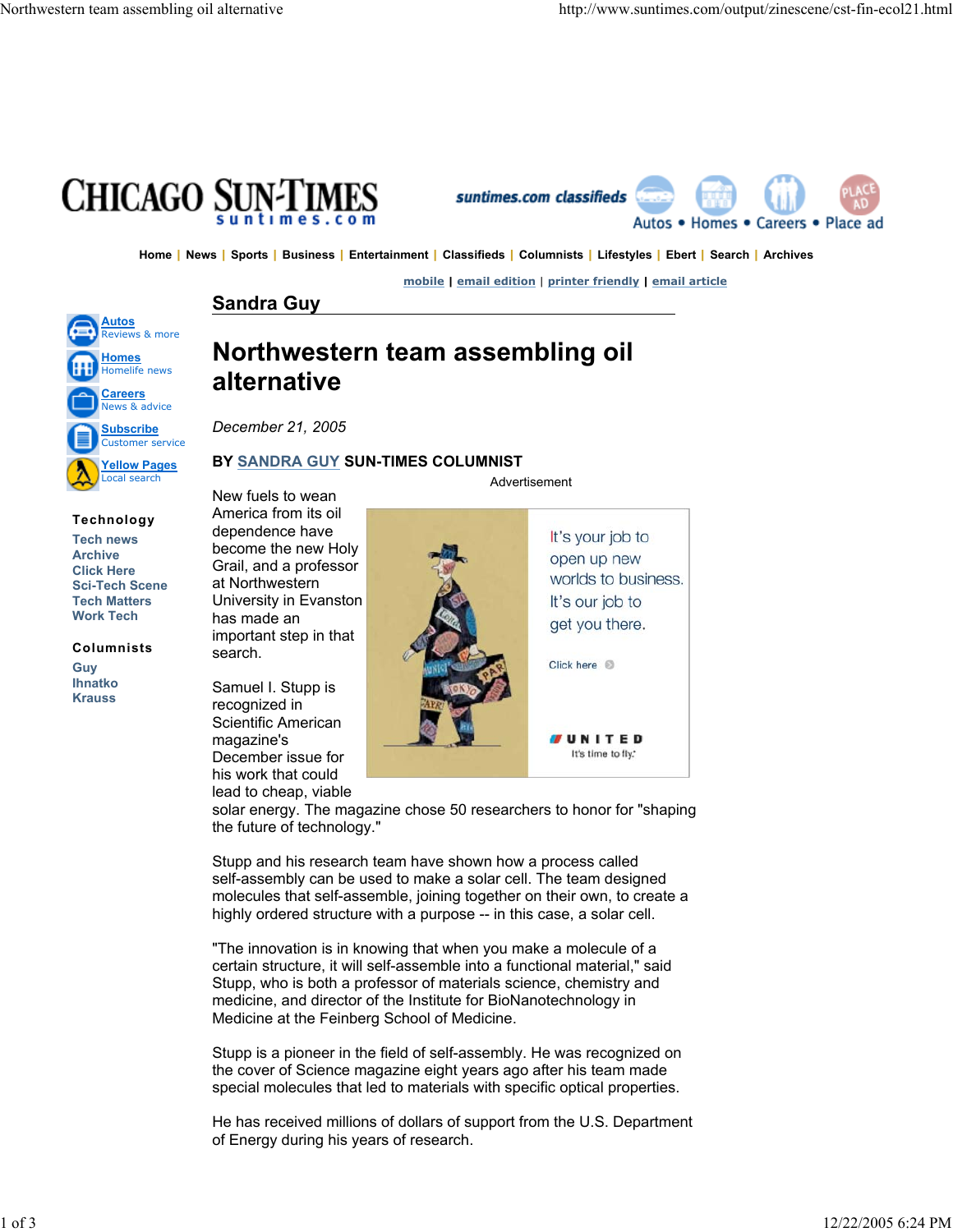His latest achievement involves optics, too.

The molecules in the latest research assemble themselves into a material that can emit a very strong light within a specific range of temperatures. The material, a liquid crystal, emits light of a different wavelength after it has been heated and stimulated with a particular wavelength of light.

"Suddenly, you see this bright light, and depending upon the molecules you use, you can change the color," Stupp said.

The possibility exists that a small voltage of electricity could produce a strong white light. The breakthrough means that within the next decade, the United States might be able to obtain energy from the sun as efficiently as it now pumps it out of oil wells. Manufacturers could produce molecules that self-assemble into solar cells in much the same way the pharmaceutical industry manufactures drugs.

Stupp is a big believer in solar energy as an alternative to oil.

"I think this is really important to the world," said Stupp, who credits his parents with encouraging him to choose his own career in science.

Scientific American also recognized University of Illinois professor John A. Rogers for leading a breakthrough in using organic material in high-tech electronics.

The breakthrough resulted in achieving very high electronic performance out of a type of organic material.

"The current outputs and switching speeds of a transistor made with the organic material were a factor of 10 higher than anything previously observed," said Rogers, a 36-year-old professor of material science and engineering at the University of Illinois at Urbana-Champaign.

The result could lead to plastics, rather than silica, being used to make circuits, and to cheaper radio frequency identification tracking devices.

"We're now scrambling to better understand why [the transistor] came up with that performance, so we can predict what kind of molecule would provide an optimum performance," Rogers said.

Already, the UI-UC team has made prototypes of electronic paper, which will lead to smaller and innovative hand-held devices such as a PDA that looks like a ball-point pen and operates like a Palm Pilot.

#### **Ads by Google**

### **NorthWestern College**

Review the degrees offered atNorthWestern College today! NorthWest.CollegeandUniversity.net

**Nanotechnology labs** University, Industry & GovernmentResearch Facilities Design www.rfd.com

**Polymer Characterization** Weight, Size, IV, Structure & More!GPC/SEC Technology. Learn More www.viscotek.com

**Polymer characterization** Separate and Characterize ParticlesCombined AFFF and MALS. www.wyatt.com

**Explore Nanotechnology**